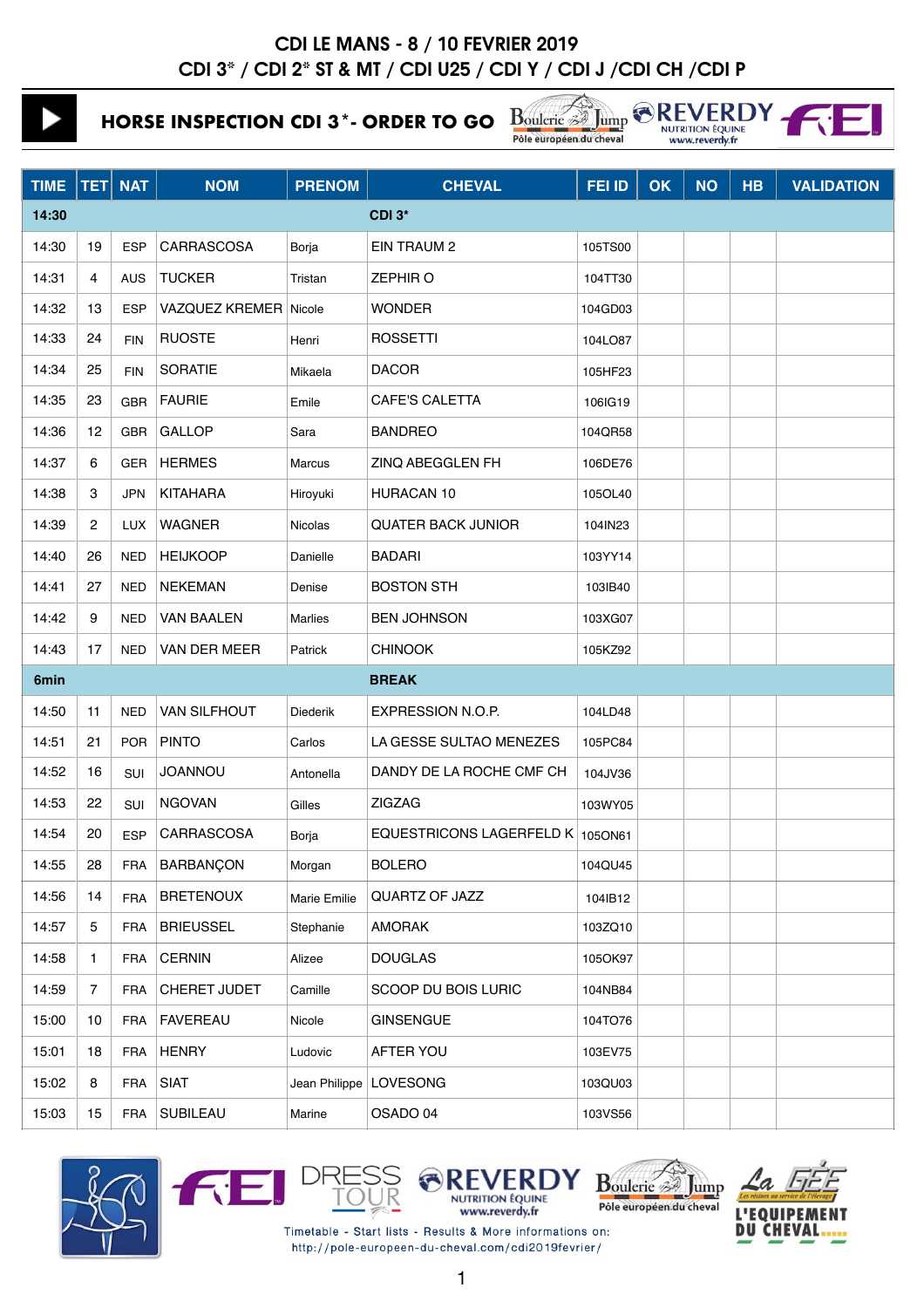# **HORSE INSPECTION CDI 2\*/U25 - ORDER TO GO**

Pôle européen du cheva

Jum

|                         |                | <b>EXEVERDY</b> |  |
|-------------------------|----------------|-----------------|--|
| <b>NUTRITION ÉQUINE</b> |                |                 |  |
|                         | www.reverdy.fr |                 |  |

| TIME   TET   NAT |     |            | <b>NOM</b>          | <b>PRENOM</b>   | <b>CHEVAL</b>                    | FEI ID   | OK | <b>NO</b> | HB | <b>VALIDATION</b> |
|------------------|-----|------------|---------------------|-----------------|----------------------------------|----------|----|-----------|----|-------------------|
| 15:10            |     |            |                     |                 | <b>CDI 2* - CDI U25</b>          |          |    |           |    |                   |
| 15:10            | 155 | <b>BEL</b> | <b>DEBO</b>         | Nils            | <b>ALONSO</b>                    | 106ER07  |    |           |    |                   |
| 15:11            | 151 | IRL        | <b>O'BRIEN</b>      | Thomas          | <b>TITO STEJLSHOJ</b>            | 105XM85  |    |           |    |                   |
| 15:12            | 168 | <b>BEL</b> | <b>HELLEPUTTE</b>   | Marie-Aline     | ZADARIJKE                        | 104YN39  |    |           |    |                   |
| 15:13            | 163 | <b>BEL</b> | <b>PONCELET</b>     | Laureen         | ANDRETTI 13                      | AUS40854 |    |           |    |                   |
| 15:14            | 160 | <b>BEL</b> | <b>REIMER</b>       | Jennifer        | <b>DAIQUIRI ROYAL</b>            | 105NB30  |    |           |    |                   |
| 15:15            | 158 | <b>BRA</b> | <b>RISKALLA</b>     | Rodolpho        | <b>DON HENRICO</b>               | 103WU46  |    |           |    |                   |
| 15:16            | 153 | <b>DEN</b> | <b>HANSEN</b>       | Sune            | <b>CARSO'NI</b>                  | 104VX45  |    |           |    |                   |
| 15:17            | 205 | <b>ESP</b> | <b>LAIZ ZANDIO</b>  | Antonio         | <b>GEJLHOLMS MENOTTI</b>         | 104PW48  |    |           |    |                   |
| 15:18            | 170 | <b>FIN</b> | <b>SORATIE</b>      | Mikaela         | <b>HOT CASANOVA</b>              | 106AB81  |    |           |    |                   |
| 15:19            | 206 | <b>GBR</b> | <b>GALLIMORE</b>    | Claire          | <b>ANNETTE BALLERINA</b>         | 104RN42  |    |           |    |                   |
| 15:20            | 169 | GBR        | <b>HARRIS</b>       | Emily           | <b>FREYA FST</b>                 | 106IF85  |    |           |    |                   |
| 15:21            | 154 | GBR        | <b>MILLIS</b>       | Sarah           | <b>BEHROEZ</b>                   | 105AU28  |    |           |    |                   |
| 15:22            | 164 | <b>GBR</b> | <b>WILLIAMS</b>     | Sarah           | <b>BOHIGAS W</b>                 | GER43468 |    |           |    |                   |
| 7min             |     |            |                     |                 | <b>BREAK</b>                     |          |    |           |    |                   |
| 15:30            | 171 | <b>NED</b> | <b>HEIJKOOP</b>     | Danielle        | <b>DAMIREZ</b>                   | 105VT17  |    |           |    |                   |
| 15:31            | 162 | <b>NED</b> | <b>NEKEMAN</b>      | Jeanine         | <b>FERRARI</b>                   | 105HH79  |    |           |    |                   |
| 15:32            | 157 | <b>NED</b> | <b>VAN BAALEN</b>   | <b>Marlies</b>  | <b>DION JOHNSON</b>              | 104UU94  |    |           |    |                   |
| 15:33            | 165 | <b>NED</b> | VAN DER MEER        | Patrick         | <b>SEPHORAS</b>                  | 106HX01  |    |           |    |                   |
| 15:34            | 161 | <b>NED</b> | <b>VAN SILFHOUT</b> | <b>Diederik</b> | <b>DAHLHOFF</b>                  | 105VV99  |    |           |    |                   |
| 15:35            | 201 | NED        | <b>ZOUTENDIJK</b>   | Lisanne         | KOSTENDRUKKERS WATTEAU           | 104MY79  |    |           |    |                   |
| 15:36            | 159 | SUI        | <b>BLOCKX</b>       | Marie           | D'AMOUR D'ARX                    | 105SX41  |    |           |    |                   |
| 15:37            | 202 | SUI        | ROOS                |                 | Tamara-Lucia   AMARETTO XII      | 103VK22  |    |           |    |                   |
| 15:38            | 166 | FRA        | <b>HENRY</b>        | Ludovic         | <b>CASANOVA S</b>                | 105VI38  |    |           |    |                   |
| 15:39            | 204 | <b>FRA</b> | LAUTIER             | Paul            | <b>ROSSINI</b>                   | 102RK69  |    |           |    |                   |
| 15:40            | 167 | FRA        | <b>PINTO</b>        | Isabelle        | LA GESSE HOT CHOCOLAT VD KWAPLAS | 105OY87  |    |           |    |                   |
| 15:41            | 156 | <b>BEL</b> | DEBO                | Nils            | JAZZ DANCER VH STAPPERSHOF       | 106AV14  |    |           |    |                   |
| 15:42            | 152 | IRL        | <b>O'BRIEN</b>      | Thomas          | <b>BORELLA</b>                   | 106IF15  |    |           |    |                   |













Timetable - Start lists - Results & More informations on: http://pole-europeen-du-cheval.com/cdi2019fevrier/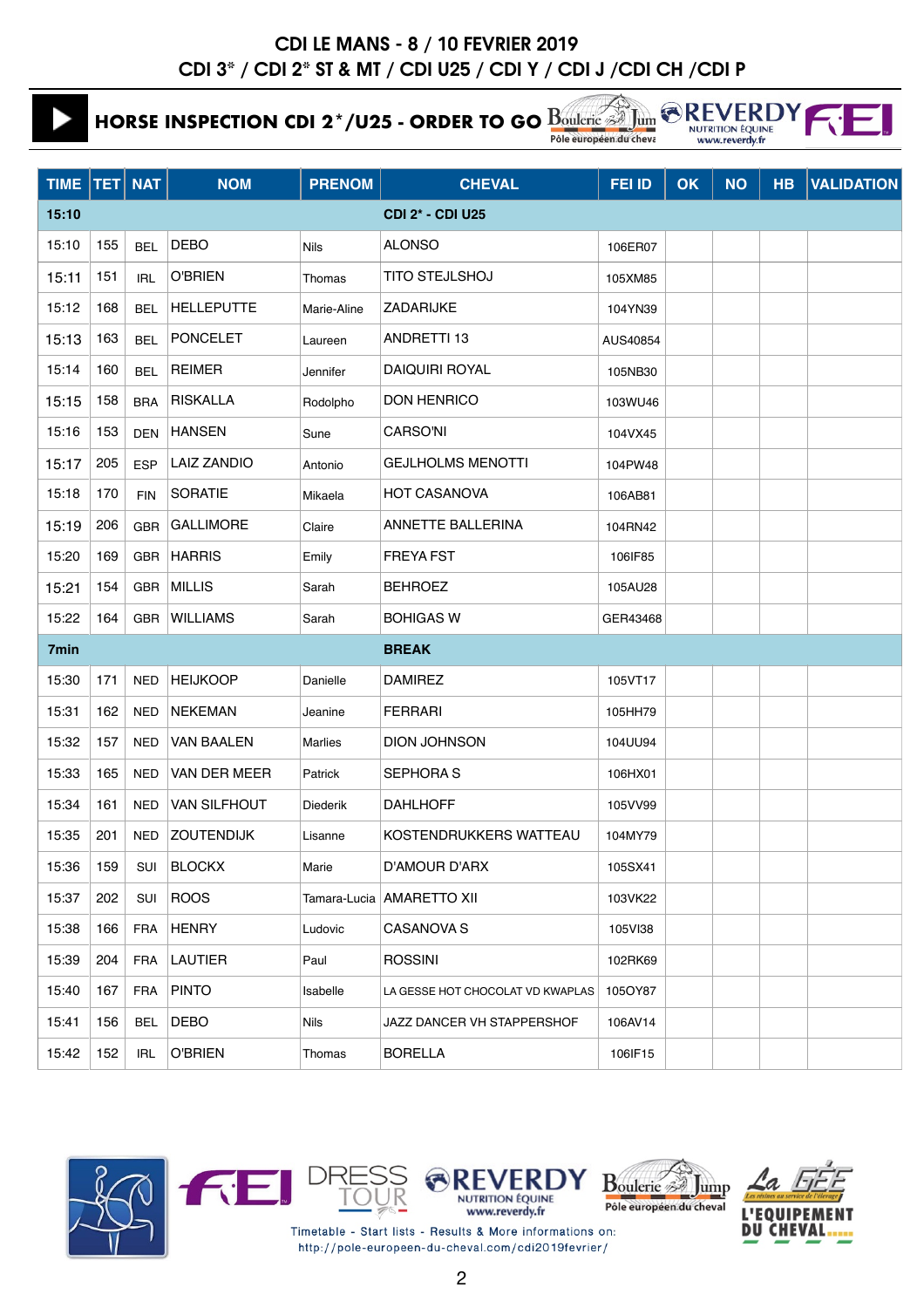**HORSE INSPECTION CDI Y - ORDER TO GO** Boulerie **Section**  $\bigotimes_{\text{Nump}} \bigotimes_{\text{Nump}} R$ 

Pôle européen du cheval www.reverdy.fr **TIME TET NAT NOM PRENOM CHEVAL FEI ID OK NO HB VALIDATION**

| 16:00 |     |            |                        |          | <b>CDIY</b>                    |         |
|-------|-----|------------|------------------------|----------|--------------------------------|---------|
| 16:00 | 304 | <b>BEL</b> | <b>LUYTEN</b>          | Laura    | <b>DARK CHOCOLATE</b>          | 104SH20 |
| 16:01 | 313 | <b>NED</b> | VAN ZWAMBAGT           | Febe     | <b>FYEO</b>                    | 106FV51 |
| 16:02 | 303 | <b>BEL</b> | <b>SIEMER</b>          | Florence | <b>ZIDANE</b>                  | 104YY38 |
| 16:03 | 316 | <b>GRE</b> | <b>LIVANOS</b>         | Theodora | <b>FOR COMPLIMENT</b>          | 103CT22 |
| 16:04 | 310 | <b>NED</b> | <b>JONGEN</b>          | Fabienne | <b>BOTTICELLI</b>              | 105CG03 |
| 16:05 | 317 | <b>NED</b> | VAN PEPERSTRATEN       | Daphne   | <b>GREENPOINT'S CUPIDO</b>     | 105KX74 |
| 16:06 | 302 | <b>NED</b> | <b>ZOUTENDIJK</b>      | Lisanne  | <b>ZILVERSTAR</b>              | 102MA81 |
| 16:07 | 311 | SUI        | <b>BÜRGLER</b>         | Lars     | <b>REMEMBER PASSION</b>        | 105AT73 |
| 16:08 | 315 | <b>FRA</b> | <b>AUDI BUSSIO</b>     | Clemence | <b>DUJARDIN D'ARX</b>          | 106FF38 |
| 16:09 | 307 | <b>FRA</b> | <b>AUDO</b>            | Camille  | <b>FORT KNOXX</b>              | 104VJ88 |
| 16:10 | 308 | <b>FRA</b> | <b>BURBAN</b>          | Eugenie  | <b>GALAXIE</b>                 | 105HH46 |
| 16:11 | 309 | <b>FRA</b> | <b>BURBAN</b>          | Eugenie  | <b>LITTLE ROCK</b>             | 105QB94 |
| 16:12 | 306 | <b>FRA</b> | <b>NOEL</b>            | Capucine | SOLEIL NOIR VOM ROSENHOF       | 105OK11 |
| 16:13 | 301 | <b>FRA</b> | <b>PINTO</b>           | Mado     | RAFALE DU COUSSOUL DE LA GESSE | 104QJ76 |
| 16:14 | 312 | <b>FRA</b> | <b>STEFENEL ORSINI</b> | Chiara   | <b>CICERO</b>                  | 105LG27 |
| 16:15 | 314 | <b>NED</b> | VAN ZWAMBAGT           | Febe     | <b>FS LAS VEGAS</b>            | 104JU19 |
| 16:16 | 305 | <b>BEL</b> | <b>LUYTEN</b>          | Laura    | J2L LAMBORGHINI                | 106DL62 |
|       |     |            |                        |          |                                |         |

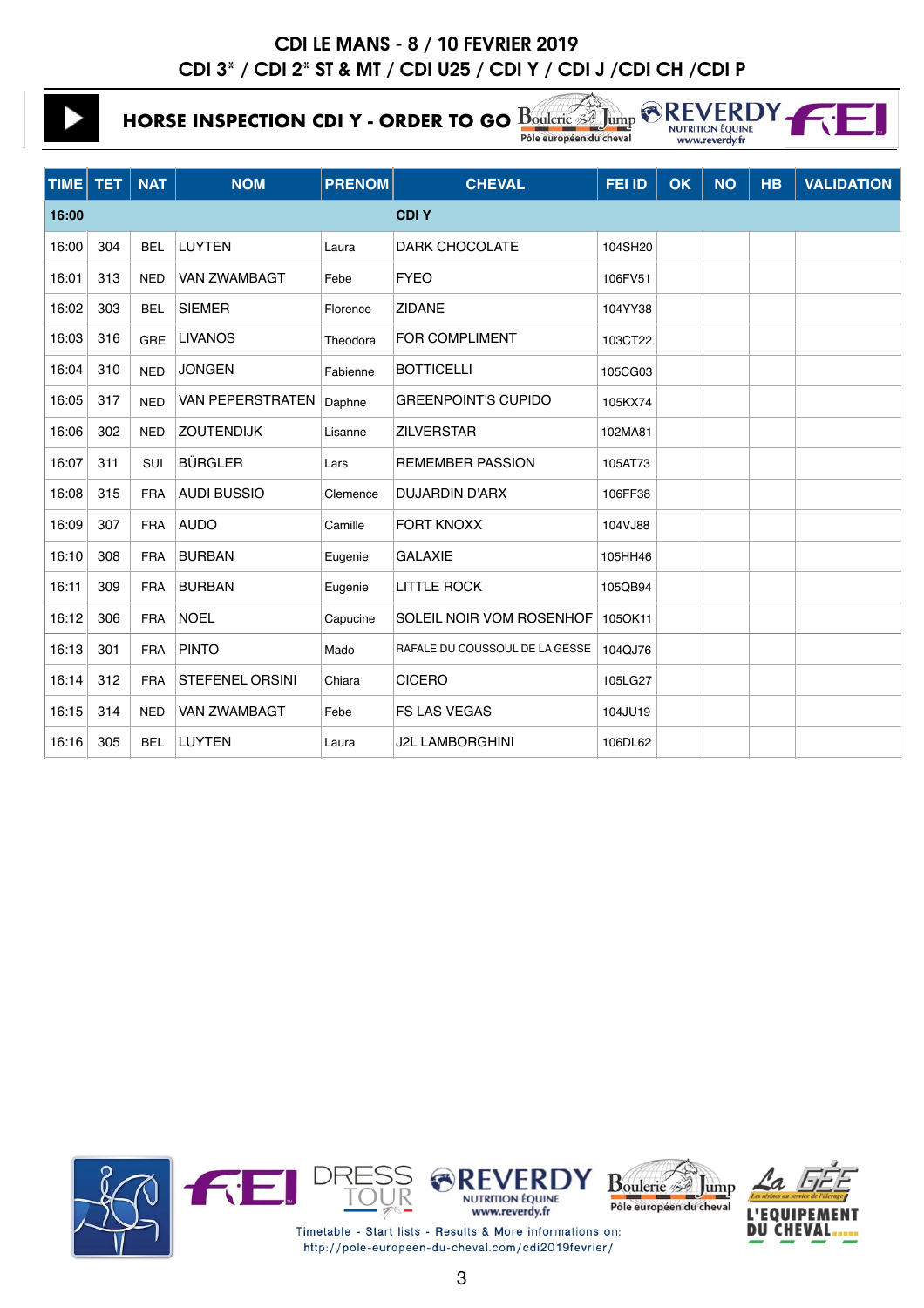**HORSE INSPECTION CDI J/CH - ORDER TO GO Bouldrie** 

16:39 401 FRA PINTO Mado SIRANO DE LUXE 105DP22 16:40 406 NED VAN DER POLS Sanne CUVANCK PP 104WO57

Jum Pôle européen du cheval

**AREVERDY** NUTRITION ÉQUINE www.reverdy.fr

| TIME  | <b>TET</b> | $\overline{\phantom{a}}$ NAT | <b>NOM</b>          | <b>PRENOM</b> | <b>CHEVAL</b>                  | FEI ID  | <b>OK</b> | <b>NO</b> | <b>HB</b> | <b>VALIDATION</b> |
|-------|------------|------------------------------|---------------------|---------------|--------------------------------|---------|-----------|-----------|-----------|-------------------|
| 16:25 |            |                              |                     |               | <b>CDIJ-CDICH</b>              |         |           |           |           |                   |
| 16:25 | 410        | <b>GER</b>                   | <b>BAUMGÜRTEL</b>   |               | Lucie-Anouk ZINQ SWEETHEART FH | 104WE04 |           |           |           |                   |
| 16:26 | 405        | <b>NED</b>                   | <b>VAN DER POLS</b> | Sanne         | <b>EXCELLENTIE</b>             | 1050195 |           |           |           |                   |
| 16:27 | 412        | <b>NED</b>                   | VAN DER MEER        | Dana          | <b>CAITTIN</b>                 | 106HW18 |           |           |           |                   |
| 16:28 | 503        | <b>NED</b>                   | <b>VAN NEK</b>      | Lara          | <b>FARISKA</b>                 | 105OJ03 |           |           |           |                   |
| 16:29 | 403        | SUI                          | <b>STADLER</b>      | Renée         | <b>CAPPUCINO XIV</b>           | 102VR35 |           |           |           |                   |
| 16:30 | 411        | <b>FRA</b>                   | <b>AMEYE</b>        | Manon         | JURIANA                        | 105SH11 |           |           |           |                   |
| 16:31 | 504        | <b>FRA</b>                   | <b>BERTAGNE</b>     |               | Anne Louise   SERGIO LH        | 106ES38 |           |           |           |                   |
| 16:32 | 404        | <b>FRA</b>                   | <b>BONIFAY</b>      | Lea           | <b>FANTASTIQUE 16</b>          | 106AY37 |           |           |           |                   |
| 16:33 | 502        | <b>FRA</b>                   | <b>BRIAND</b>       | <b>Stella</b> | U2 JASS DU DERBY               | 106HT65 |           |           |           |                   |
| 16:34 | 402        | <b>FRA</b>                   | <b>DUFIL</b>        | Carla Marie   | <b>EPPO</b>                    | 105PI39 |           |           |           |                   |
| 16:35 | 501        | <b>FRA</b>                   | <b>LE NIGER</b>     | Emilie        | <b>QOREANE DE LAUTURE</b>      | 106FV67 |           |           |           |                   |
| 16:36 | 408        | <b>FRA</b>                   | <b>LEBORGNE</b>     | Jade          | LORD SUNSHINE 2                | 104SE65 |           |           |           |                   |
| 16:37 | 409        | <b>FRA</b>                   | <b>LOSTRIA</b>      | Ella          | <b>CRYMLYN</b>                 | 105ZU58 |           |           |           |                   |
| 16:38 | 407        | <b>FRA</b>                   | <b>MILOCHEVITCH</b> | Hector        | <b>BERNARDO R</b>              | 106GK05 |           |           |           |                   |